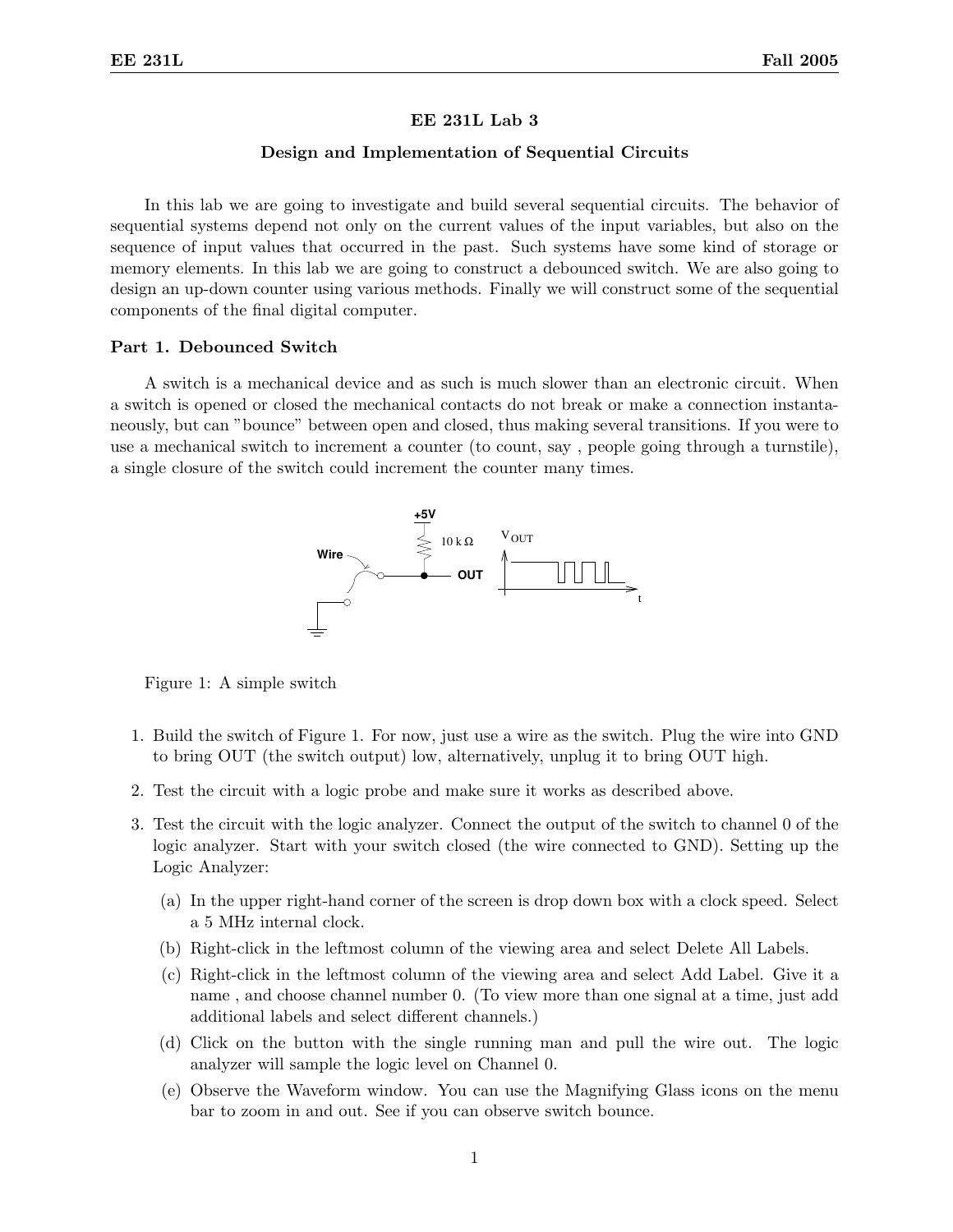- 4. You couldn't see the switch bounce in the above part because the logic analyzer is much faster than you are. By the time you pulled out the wire, the analyzer had already finished sampling, so you were not able to observe the low-to high transition of the switch. In order to observe this transition you need to have the logic analyzer stop shortly after the signal goes high. In other words, you need to trigger the analyzer to stop after observing the desired transition. To trigger the analyzer on the low-to high transition of the switch do the following:
	- (a) Click on the "Trig" icon. Click on the X over channel 0, Click on the up-arrow. This will cause the logic analyzer to capture the waveform when the input changes from low to high. After the line goes high it will sample for a bit longer, then show the logic trace both before and after the trigger condition.
	- (b) Click the OK button and you are ready to sample.
	- (c) Now click on the single running man, then pull the wire out of GND. The logic analyzer should stop and display the waveform. Did you observe switch bounce?
- 5. Capture several waveforms. How many bounces do you typically get? How long are the bounces? (Ask your TA if you do not know how to measure the length of bounces).
- 6. Repeat with the switch initially in the open position.

#### Debouncing your switch with an SR latch

Build the circuit shown in section 10.3.4 (pp. 718-719) of Brown. Use  $10k \Omega$  resistors. Use a wire to simulate your switch. Connect  $R$ ,  $S$ ,  $Q$ , and  $Q'$  to the logic analyzer. Observe the outputs when you toggle your switch. Does this circuit eliminate the bouncing?

# Building a real debounced switch

- 1. The switch you will use is a single-pole double-throw switch. This is found in your digital lab kit. When your switch is oriented with the hinge on top and pins facing down (into board):
	- The common leads will be the two on top (connect to VCC).
	- The normally closed lead is the one on the right, and the normally open lead is on the left.
	- Build a debounced switch by substituting your single-pole double-throw switch for the wire.
- 2. Again, observe your circuit using the logic analyzer.

Leave the debounced switch on your board. You will be using it in the next section.

### Part 2. Up-Down Counter with Enable

Here you will design a 2-bit up-down counter. The input, UP, determines the count direction. If  $UP = 1$ , the circuit counts up with the sequence ...00, 01, 10, 11, 00, .... If  $UP = 0$ , the circuit counts down with the sequence ... 00, 11, 10, 01, 00, ....

Design this counter using 4 different methods: